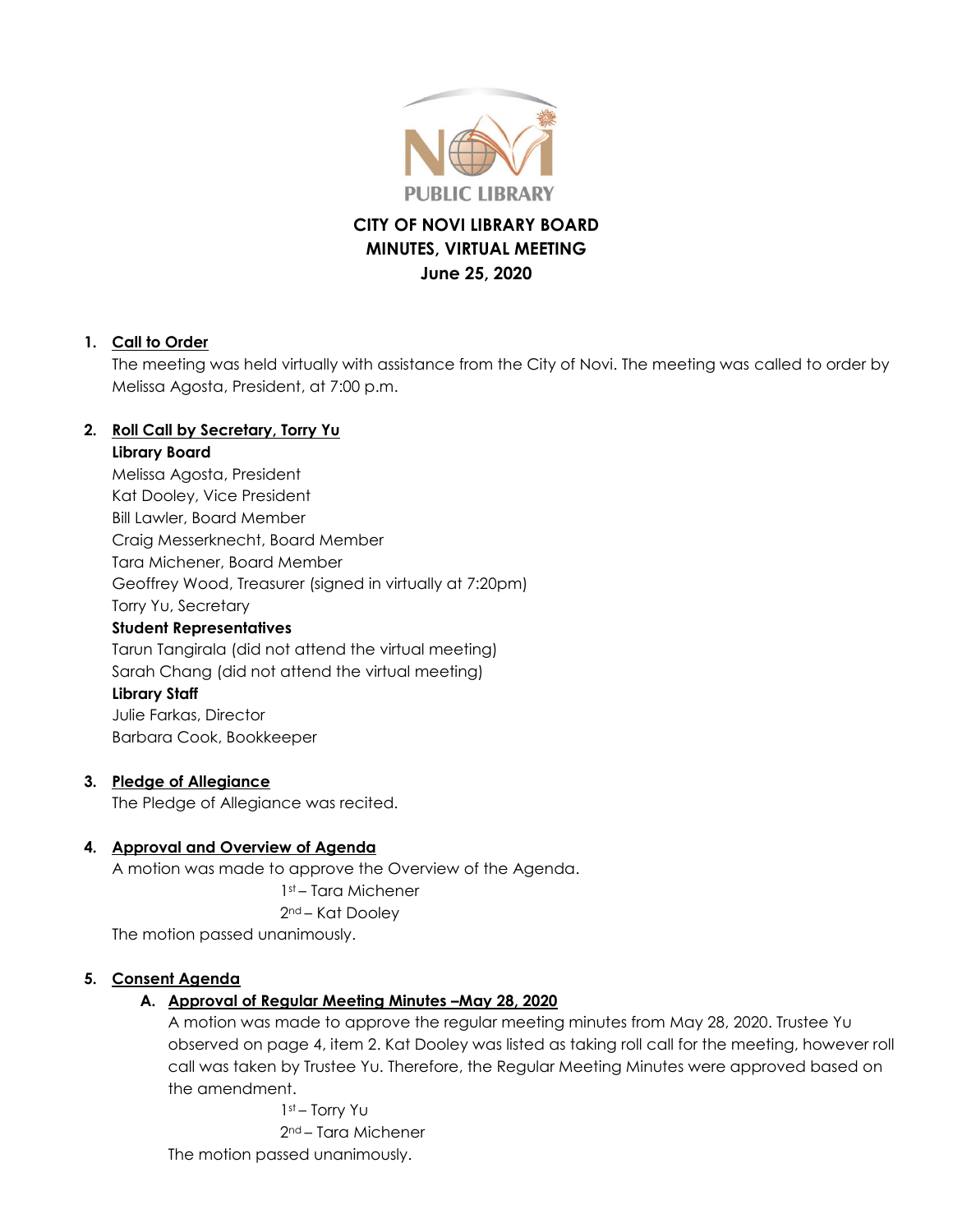#### **B. Approval of Claims and Warrants – Warrant 591 for Accounts 268 and 269**

A motion was made to approve Claims and Warrant 591 for accounts 268 and 269.

1st – Torry Yu 2nd – Tara Michener

The motion passed unanimously.

#### **6. Correspondence**

**A.** N/A

#### **7. Presentation/Special Guest**

**A.** Community Financial Credit Union Check Presentation – planning for July 23, 2020. Director Farkas reached out to Community Financial and they will be presenting virtually at the July Board Meeting.

#### **8. Student Representatives Report**

The Student Representatives report is on pages 18-19.

#### **9. President's Report (Melissa Agosta)**

- **A.** 2019-2020 Goals Update (July, October, January, April)
	- o Next update July 2020
- **B.** 2019-2022 Strategic Objectives (3 year plan)
	- o Strategic Objectives are on page 21
	- o No new update
- **C.** Commitment to the Novi Community

President Agosta began the discussion by acknowledging that sometimes when people are unsure of what to say or do it can lead to the tendency to do nothing. President Agosta is offering a safe place to have an open and honest dialogue with respect, and with an open mind and heart. President Agosta added that this is created with continued education and commitment.

Trustee Agosta reached out to Trustee Michener and Dooley for their assistance, while composing the draft, and thanked them for their help. Also, President Agosta thanked the marketing and strategic planning committees for their help.

President Agosta opened the floor for discussion and was thankful to Trustee Michener for continuing the discussion. Trustee Michener explained that she and Trustee Dooley received an email from someone on staff and they made sure the email was shared with the Board and that appropriate rules were followed and the Board acted as one. Trustee Michener explained that conversations with the marketing committee were held and a few changes were made. Additionally, Trustee Michener stated that in everything we say, if we do not say Black Lives Matter close to the top, it means nothing. Trustee Michener is saying that as a black person, who is a part of the community, who fields systemic racism, no matter how successful she might be, but also as a scholar who teaches racialized trauma. Trustee Michener has educated the Library staff and nationally speaks on these topics. Trustee Michener added that she appreciates some of her points were taken into consideration in preparing the commitment letter and she has additional thoughts to share:

Trustee Michener would like to see:

- A commitment to dates or benchmarks in the commitment letter.
- Black people having leadership/management roles, which truly gives them a seat at the table.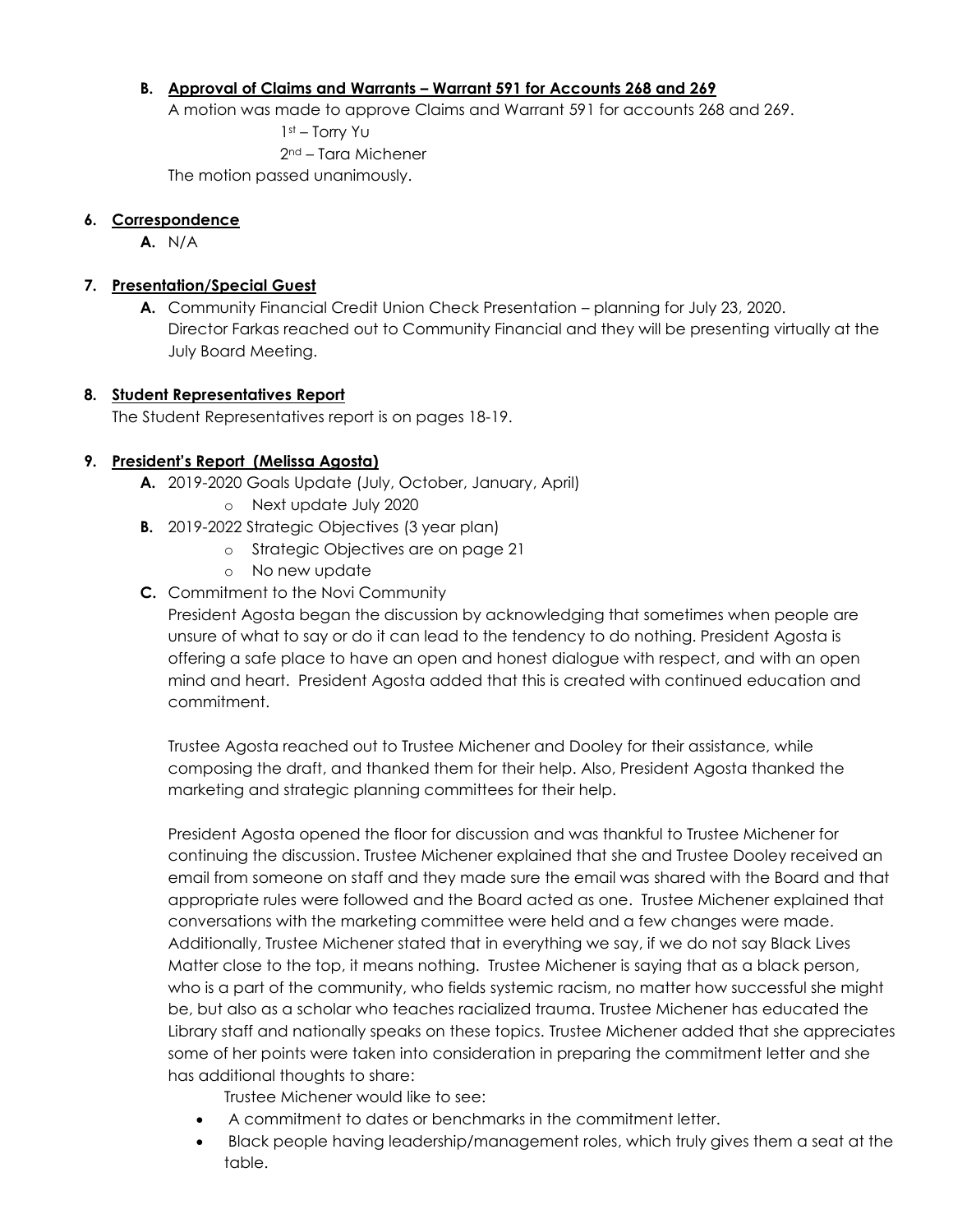Focus on checks and balances

Director Farkas sent a thoughtful email asking staff for their input anonymously and a few responses were received. Trustee Michener would like a way to connect with silent individuals, not currently responding with their thoughts and questions. Perhaps opening up a path where they can talk to the Board. Director Farkas acknowledged that the new committee, dedicated to equity and inclusion, could be a good way to start the dialogue and reach these individuals.

Trustee Dooley stressed that the Board acts together, unified, and not solo. She is proud of what the Board is putting forth in the initial draft, acknowledging their commitment to the community. Stressing the importance of Black Lives and the ability to initiate action. Also, the Boards dedication to the strategic plan which creates an escalation of innovation but also inclusiveness. Under item 3 in the letter, "what else can we do" Trustee Dooley would like to re-emphasize to be inclusive with the staff in this section. As far as timeline, the committee should have a monthly update for the community. Trustee Dooley would like to evaluate once every quarter, which further encourages pushing this engagement and uplifting voices in the community.

Trustee Yu has researched other libraries and statements they have provided. Trustee Yu is pleased how this Board's draft has defined plans and actions. Trustee Yu agrees with previous speakers about deadlines, dates, goals and the review process. Trustee Yu commented that one individual's feedback, from Julie's email to staff, noted that Novi is so diverse that programs should not be labeled as diverse, since that is the norm in this community. Trustee Yu recently took an HR training on diversity, equity and inclusion. Director Farkas commented that the staff follows the City training as well. Director Farkas will continue to look for training from the outside providing more education and understanding to the staff. Director Farkas emphasized our commitment to Inform. Inspire. Include.

Trustee Wood believes this is a really good first draft and believes as we become more involved there will be more to do and looks forward to going through this process.

Trustee Lawler emphasized the importance of the "what else can we do" section of the commitment letter. Trustee Lawler is interested in the tangible, valuable activity of adopting and collaborating with a sister library to help with their wish lists; offering resources and support. Trustee Lawler worked in Detroit and found it very rewarding contributing to Detroit schools and libraries. Additionally, Trustee Lawler feels it is key to review hiring practices and expand outreach into different communities to promote more diverse applicants as mentioned in section 1 of the letter.

The commitment letter was well received.

- Director Farkas will complete a collection analysis, evaluating the diversity of our collection in 2021, and this will continue annually.
- Director Farkas would like to survey the Black community for their input and suggestions, which would build with the strategic plan and focus on where the need is.
- Director Farkas would like to evaluate quarterly on the Commitment to the Novi Community, final draft. To be approved by the Board at a future meeting.

A Special Board Meeting is planned on Tuesday, June 30<sup>th</sup> at 7pm to review and approve the updated Commitment to the Novi Community. (This meeting was not held).

Director Farkas has plans for the commitment letter to lead the eNewsletter and the approved letter will be shared with Friends of Novi Library, the community and through social media.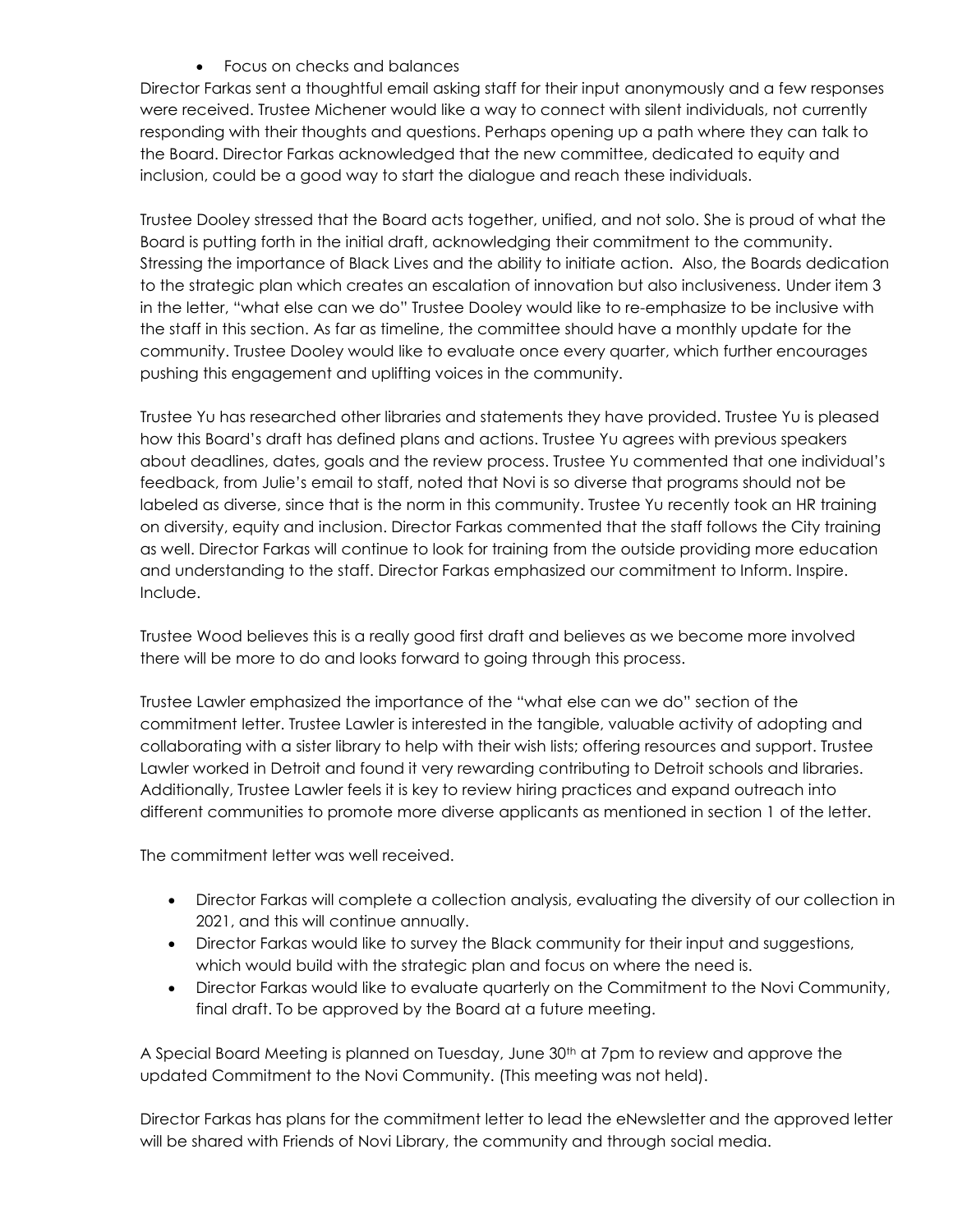- **D.** Consideration for a Board Committee on Equity and Inclusion Trustee Michener will chair the new committee and the supporting members are Trustee Dooley and Trustee Wood.
- **E.** July 23, 2020 Library Board Trustee Meeting to be Virtual based on EO 2020-129

### **10. Treasurer's Report (Geoffrey Wood)**

Trustee Wood presented the Treasurer's Report.

### **A. 2019-2020 Library Budget Fund 268**

The 2019-2020 Library Fund 268 Budget can be found on pages 23-25 of the June 25, 2020 Library Board packet.

• The 2019-2020 Library Fund 268 budget, 4<sup>th</sup> quarter amendment, calls for revenue of \$3,145,948 and expenditures of \$3,145,914 contributing \$34 to the fund balance.

### **B. 2019-2020 Contributed Fund Budget 269**

The 2019-2020 Contributed Fund 269 Budget can be found on page 26 of the June 25, 2020 Library Board packet.

• The 2019-2020 Contributed Fund 269 budget, 4<sup>th</sup> quarter amendment, calls for revenue of \$39,500 and expenditures of \$39,000 contributing \$500 to the fund balance.

## **C. Library Fund 268 Expenditure & Revenue Report (ending May 31, 2020)**

The Library Fund 268 Revenue and Expenditure Report can be found on pages 27-30 of the June 25, 2020 Library Board packet.

- Revenue ending May 31, 2020 was \$3,191,260.
- Expenditures ending May 31, 2020 was \$2,687,758.

## **D. Contributed Fund 269 Expenditure & Revenue Report (ending May 31, 2020)**

The Contributed Fund 269 Revenue and Expenditure Report can be found on page 31 of the June 25, 2020 Library Board packet.

- Revenue ending May 31, 2020 was \$46,431.
- Expenditures ending May 31, 2020 was \$19,476.

## **E. Balance Sheet for Fund 268 (as of May 31, 2020)**

The Balance Sheet for Fund 268 as of May 31, 2020 can be found on page 32 of the June 25, 2020 Library Board packet.

Ending Fund Balance for Fund 268 as of May 31, 2020 was \$2,597,902.

## **F. Balance Sheet for Fund 269 (as of May 31, 2020)**

The Balance Sheet for Fund 269 as of May 31, 2020 can be found on page 33 of the June 25, 2020 Library Board packet.

Ending Fund Balance for Fund 269 as of May 31, 2020 was \$1,703,041.

## **11. Director's Report**

The Director's Report can be found on pages 34-48 of the June 25, 2020 Library Board packet. Staff members celebrating anniversaries in June are:

- o Marcia Dominick –Administration 20 years
	- o Keith Perfect– Facilities 8 years
	- o Lisa Brickman Support Services 4 years
	- o Donna Filipiak –Support Services 4 years
	- o Tracey Pelletier Support Services 3 years
	- o Barbara Cook Administration 2 years
	- o Sarah Vander Information Services 2 years
	- o Dana Brataniec Administration 1 year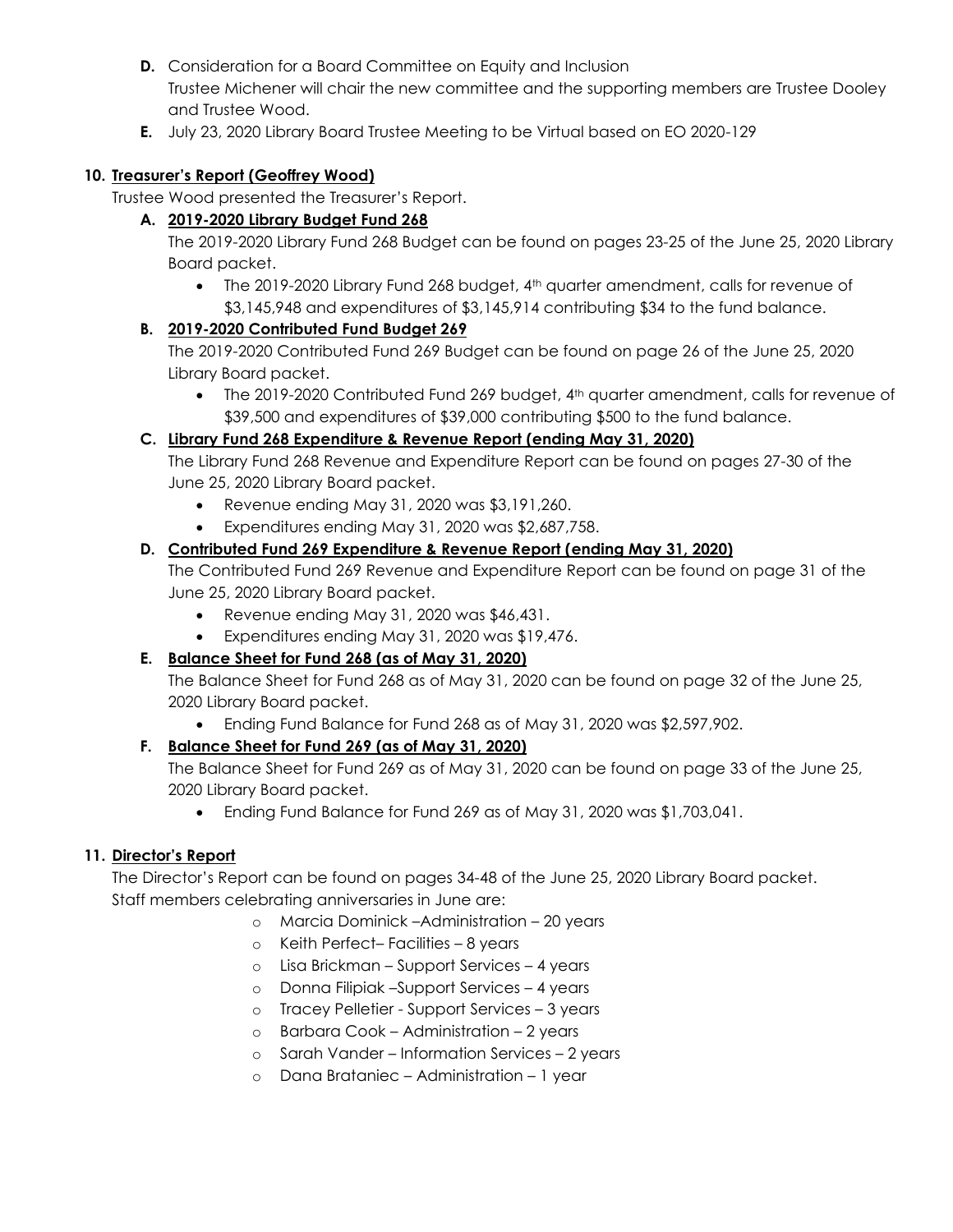#### Directors Report Summary

- On page 35 is a snapshot of Phase 4 "Grab & Go Services" 30 minutes or less, beginning July 6, 2020. The library has 100 – 30 minute timers to distribute to guests visiting. Guests will be required to wear masks based on the current executive order. Director Farkas sent an informational video to the public.
- On page 36 is an email sent to the library guests and below the email is a Facebook post which includes an image of the progress at Lakeshore Park. In front of the building is where the kiosk will be placed.
- On page 37 is an email that was sent to staff which includes documents they received prior to their return to work.
- On page 38 is the 2021 calendar which will be discussed under item 14. Matters for Board Action.
- On pages 39-45 is the Library Reopening Policy which will be discussed under item 14. Matters for Board Action.
- On page 46 is information regarding the new HVAC service contract. The bid was awarded to Allied Building Services. The previous contract expired.
- On page 47 is Governor Whitmer's executive order.
- On page 48 is an article featured in Novi Today about the Library still being available to the community, even under the closure.

## **A. Information Technology Report**

The Information Technology Report, provided by Barb Rutkowski, can be found on page 49 of the June 25, 2020 Library Board packet. Director Farkas gave a shout out to the Robotics team for using 3d printers to create face shields in conjunction with the Novi library.

### **B. Facilities Report**

The Facilities Report, provided by Keith Perfect, can be found on page 50 of the June 25, 2020 Library Board packet. Continued detailed cleaning, disinfecting and preparation for guests and staff has been occurring.

#### **C. Information Services Report**

The Information Services Report is found on pages 51-53, prepared by April Stevenson. Information is provided on virtual programming, and staff training that took place. Included is a snapshot of summer reading information, which started on June 22, 2020.

#### **D. Support Service Report**

The Support Services report is found on page 54, prepared by Maryann Zurmuehlen.

## **E. COVID-19 Usage Statistics**

The COVID-19 usage statistics update is included on pages 55-56. This tracks how the Library is interacting with the public through posts and events that the Library has offered to the community. Director Farkas mentioned that the COVID closure statistics for April and May are included.

## **F. Library Usage Statistics**

The Library Usage Statistics report can be found on pages 57-65. As anticipated there is an increase in Downloadable usage due to the closure.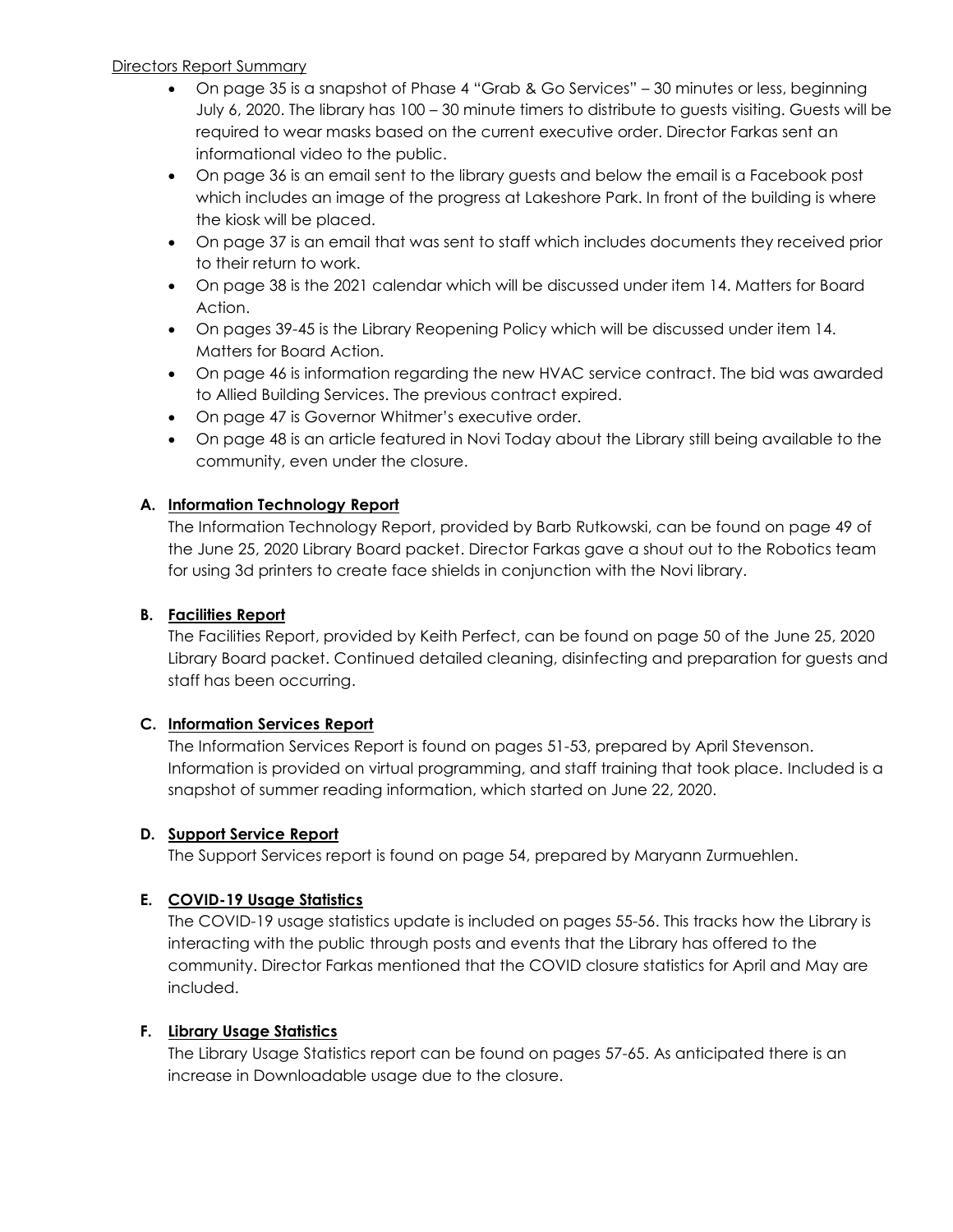## **G. Friends of the Novi Library – Email to Members regarding the October 2020 Gala**

On page 66 is an email letter that was sent to members of the Friends addressing the cancellation of the Gala, originally scheduled for October, 2020. Friends experienced changes to their budget, but their support of the Library continues to be very generous.

### **H. City of Novi Historical Commission – Agenda Wednesday, June 17, 2020**

On page 67 is the Historical Commission Agenda for their virtual meeting held in June.

#### **I. Bits & Pieces**

The current Library Board Calendar is on page 68 of the June 25, 2020 Library Board packet.

Additional Comments Section:

- Trustee Yu commented on the Lynda.com usage on page 63 and noted that is has more than tripled. Director Farkas commented that marketing was dedicated to letting the community now how to find the downloadables. Director Farkas gives kudos to Dana Brataniec, David Silberman and to Sarah Vander for the podcasting. Additional praise to Hillary Hentschel and to the iCube team.
- Trustee Dooley sends thank you to the Library staff for working so hard to launch the summer reading challenge. Trustee Dooley appreciates how the staff has adapted to the challenges by provided virtual enhancements.

## **12. Committee Reports**

### **A. Policy Committee: Review current public policies for the Library**

(Michener-Chair, Agosta)

- o Staff Committee consists of: Julie Farkas, Marcia Dominick, Barb Rutkowski, Maryann Zurmuehlen, Betty Lang, Keith Perfect, Dana Brataniec and Hillary Hentschel.
	- o No update
	- o Target Date of 8/21/2020 the staff in-service day

## **B. HR Committee**: **HR Policies, Director Review, Salary Study**

(Agosta – Chair, Wood, Dooley, Staff Liaison – Marcia Dominick)

- Staff Committee consists of: Julie Farkas, Marcia Dominick, Lindsay Gojcaj, Kathleen Alberga, Kirsten Malzahn and Christopher Nadeau. o No update
- **C. Finance Committee**: **Financial plan based on building assessment review, Library endowment investigation**

(Wood – Chair, Messerknecht, Lawler)

o Committee met virtually on May 15, 2020: Recommendations for the Financial Policy were reviewed and will be submitted to the Policy Committee for inclusion into the larger document.

## **D. Events/Marketing/Fundraising Committee: Outreach opportunities**

(Yu– Chair, Michener, Dooley)

- **1.** The Marketing Plan was approved at January 23, 2020 meeting.
- **2.** Library/ Community Events attended by Library Board Members in the last month:
	- o No events due to COVID-19
	- o Committee helped with commitment letter
- **E. Strategic Planning Committee: Annual review of current plan**

(Dooley – Chair, Yu)

• No report at this time.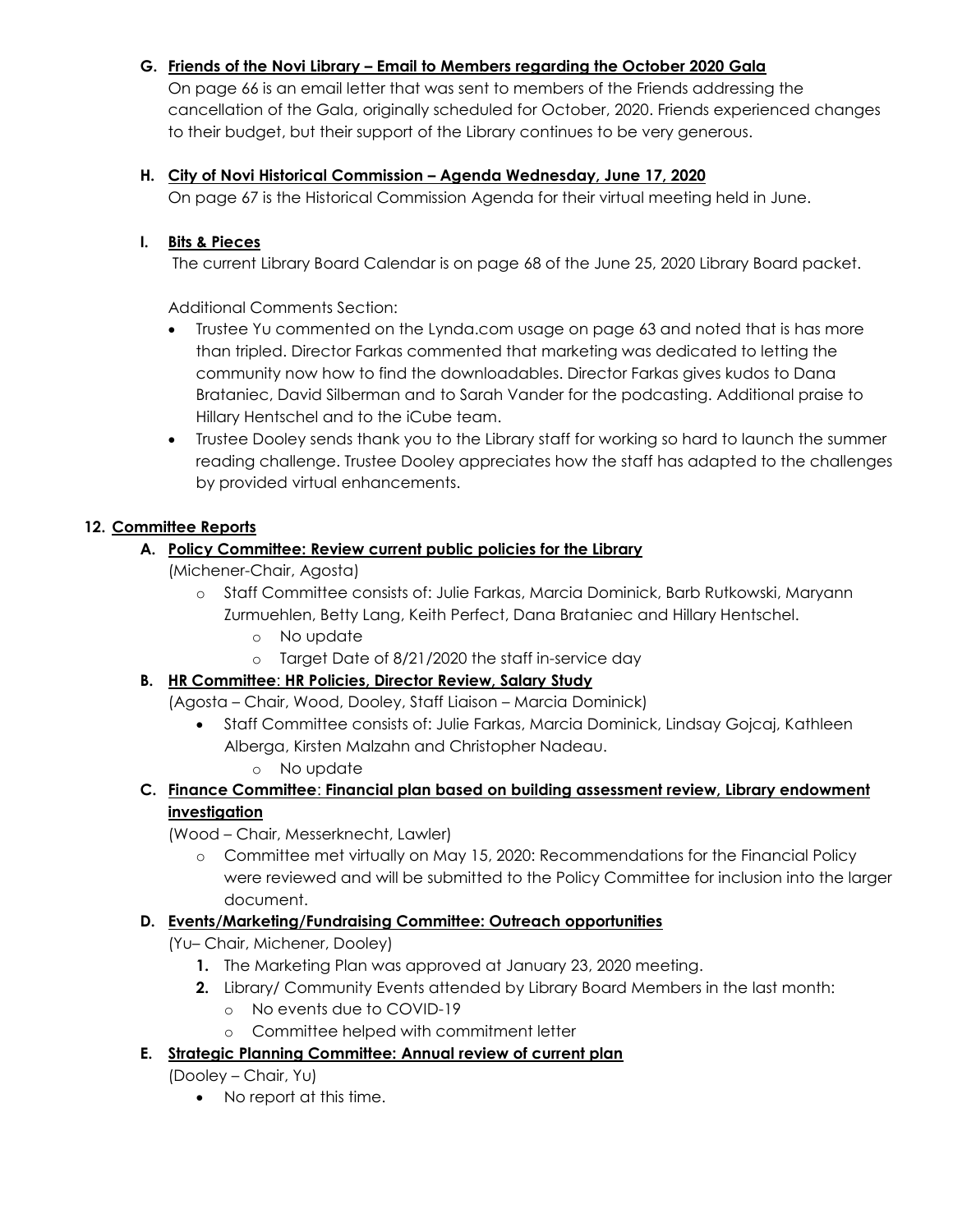### **F. Building/Landscape Committee: Entrance project**

(Messerknecht – Chair, Lawler, Wood)

- Grounds- North-end drain work is scheduled for the week of June 22nd. Mulch was completed at the end of May.
- Lakeshore Lending Library Kiosk- A date of Monday, August 17<sup>th</sup> has been scheduled for the delivery of the kiosk to Lakeshore Park. The installation and staff training will take place August 17-August 21st. Waiting on the City of Novi Parks & Recreation Dept. to confirm Lakeshore Park unveiling. See photo in Director's Report.
- $\bullet$  Library Van-Van will be wrapped the week of June  $22^{nd}$ . The only sponsorship opportunity to date for the van is Community Financial Credit Union. Other sponsorship opportunities have been offered to community businesses, but no confirmations to date. The van sponsorship is \$2,500 for one year.

o Update: Library Van is wrapped.

- Café Café staff is planning to return to NPL the week of 6/15 to begin cleaning/restocking their space. They plan to reopen to the public with the library's Phase 4 "grab & go" services on Monday, July 6<sup>th</sup>.
- Friends of Novi Library Book Nook Friends volunteers plan to open the Book Nook as of July 6th when the library begins "grab & go" services. No volunteers will be in the building interacting with library guests. The HONOR BOX will be used for collecting the sales of materials. When Friends volunteers are needed for sorting materials, etc. They will follow specific guidelines for temperature taking, reporting and social distancing. NO DONATIONS WILL BE ACCEPTED AT THIS TIME.

## **G. Bylaw Committee: Review Library Board Bylaws**

(Lawler – Chair, Agosta)

- o Bylaw revisions were approved at the March 28, 2019 meeting.
	- o No report at this time.

## **13. Public Comment**

There was no public comment.

## **14. Matters for Board Action**

- **A.** Approve Commitment to the Novi Community (1<sup>st</sup> draft) Virtual follow up meeting scheduled for June 30, 2020 at 7pm.
- **B.** Approve 2021 Library Closings Calendar

Calendar includes closing of additional days: July 3, 2021 and December 26, 2021. Trustee Michener discussed June 19th with the Board. Discussion took place among the Trustees and Trustees agreed to close on June 19th.

A motion was made to approve calendar year 2021 closure for July  $3^{rd}$  and December 26<sup>th</sup> and add June 19th as an official closing date on an annual basis.

1st – Kat Dooley

2nd – Geoff Wood

The motion passed unanimously.

## **C.** Approve revisions to the Library Reopening Policy

Director Farkas reviewed the changes that are highlighted in yellow on pages 44 and 45. A motion was made to approve the revised Library Reopening Policy.

## 1st – Tara Michener

2nd – Craig Messerknecht

The motion passed unanimously.